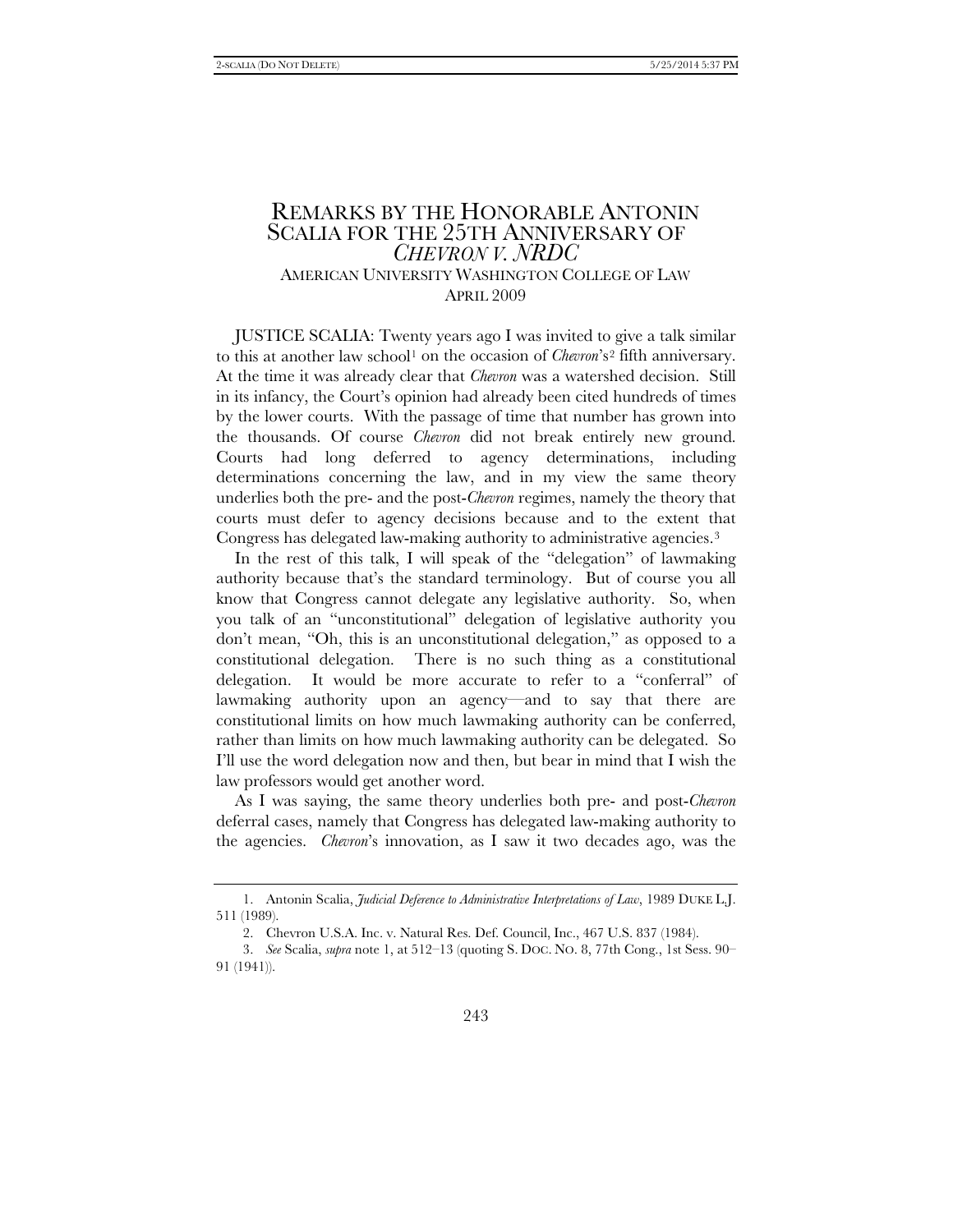adoption of a blanket default rule, which presumed that statutory ambiguity constituted a conferral of delegation from the Congress. Pre-*Chevron*, the question whether there was agency discretion was answered on a statuteby-statute basis, or indeed on a case-by-case basis, resting on various factors that courts deemed relevant as evidence of congressional conferral of authority.[4](#page-1-0) *Chevron*, as I said at the time—this is five years later—"replaced this statute-by-statute evaluation . . . with an across-the-board presumption that, in the case of ambiguity, agency discretion is meant."[5](#page-1-1)

This presumption was, I conceded, like all presumptions, imperfect, but it was no worse than the proxies courts had long used as evidence of congressional so-called delegation, and in any event the existence of genuine congressional intent regarding delegation is largely a fiction. And so I believed it best to adopt a straightforward default rule that courts could easily administer and that Congress, if it wished, could legislate around. I concluded my remarks with the following prediction, which I tempered with the standard caveats that go with predicting the future: "I tend to think, however, that in the long run *Chevron* will endure and be given its full scope—not so much because it represents a rule that is easier to follow and thus easier to predict (though that is true enough), but because it more accurately reflects the reality of government, and thus more adequately serves [government's] needs."[6](#page-1-2)

Eight years ago my Court proved that prediction wrong, when in its decision *United States v. Mead Corp.*[7](#page-1-3) the Court returned in large part to the case-by-case, statute-by-statute mode of analysis that preceded the decision in *Chevron*, with all the harmful side effects that generally attend that mode of analysis. I made a series of predictions at the time the Court took this wrong turn—in my dissent in the case<sup>[8](#page-1-4)—</sup>and now, with some water having gone under the bridge, it may be time to reflect on those predictions. While my prediction about *Chevron*'s endurance may have been optimistic, I believe I can safely say that my predictions about the harmful effects of *Mead* were if anything not pessimistic enough.

In *Mead*, the Court considered whether certain tariff classification decisions made by the United States Customs Service were entitled to

<span id="page-1-2"></span><span id="page-1-1"></span><span id="page-1-0"></span><sup>4.</sup> *See, e.g.*, Skidmore v. Swift & Co., 323 U.S. 134, 140 (1944) ("The weight of . . . a judgment in a particular case will depend upon the thoroughness evident in its consideration, the validity of its reasoning, the consistency with earlier and later pronouncements, and all those factors which give it power to persuade, if lacking power to control.").

<sup>5.</sup> Scalia, *supra* note 1, at 516.

<sup>6.</sup> *Id.* at 521.

<span id="page-1-3"></span><sup>7.</sup> 533 U.S. 218 (2001).

<span id="page-1-4"></span><sup>8.</sup> *Id.* at 245–50 (Scalia, J., dissenting).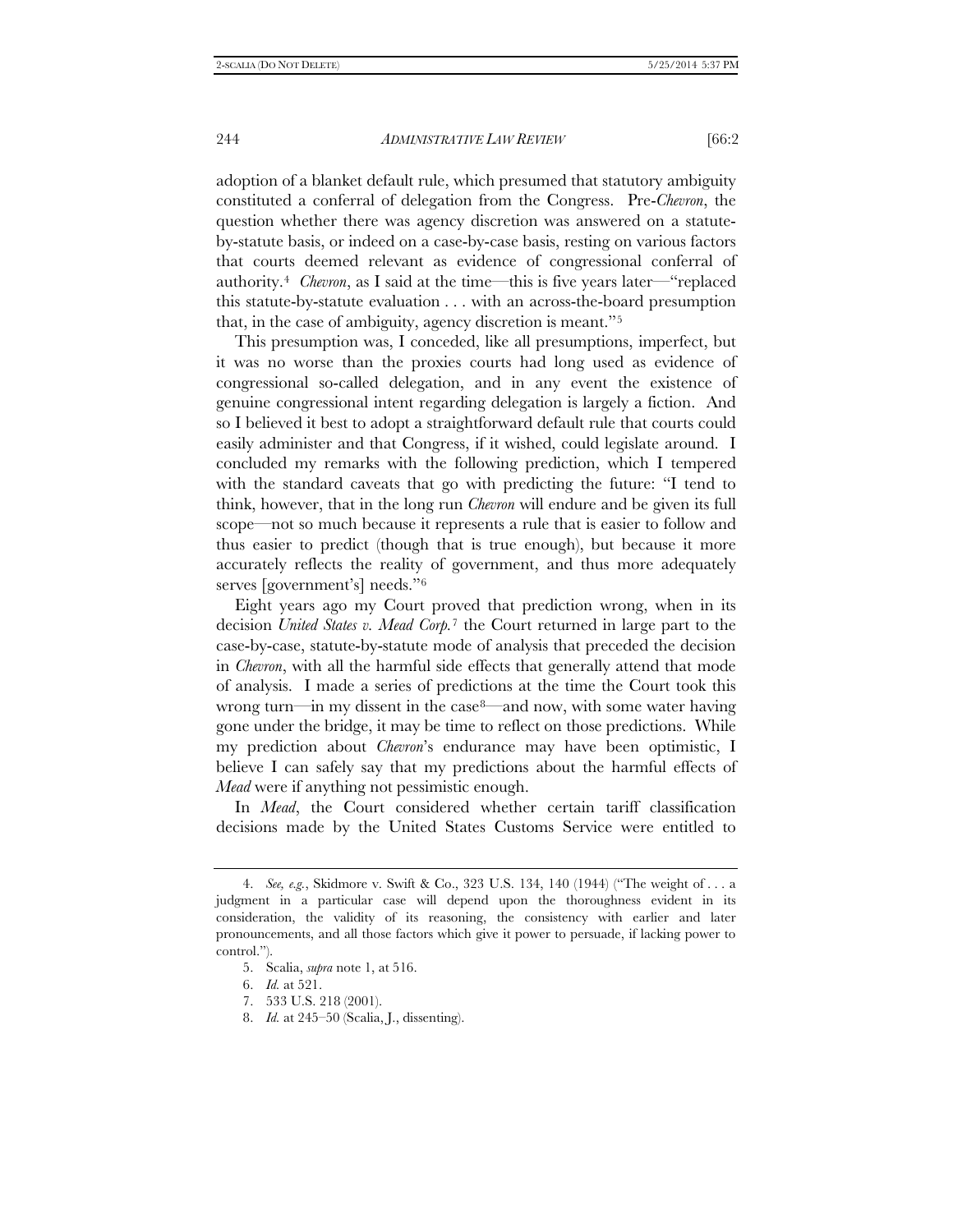*Chevron* deference.[9](#page-2-0) The Court answered no, holding that *Chevron* deference is only warranted "when it appears that Congress delegated authority to the agency generally to make rules carrying the force of law, and that the agency interpretation claiming deference was promulgated in the exercise of that authority."[10](#page-2-1) How would we know when Congress had so delegated? The formality of the administrative procedure used was one such way, the Court said; but formality, the Court also said, was not a necessary condition.[11](#page-2-2) The predictions I made in my dissent have, to the extent they can be tested, either come to pass or have been averted only by further wrong turns, or further elaborations at least, in our administrative law jurisprudence.

I first predicted that the Court's decision would create a perverse incentive for agencies to adopt bare-bones regulations, because acting by regulation showed that you were acting pursuant to congressional delegation.[12](#page-2-3) The agency could, with the benefit of substantial judicial deference, later interpret or clarify those regulations, by adjudication or even by simple agency pronouncement, without any bothersome procedural formality.[13](#page-2-4) The initial regulation having been adopted via notice-and-comment would earn *Chevron* deference, and the subsequent agency clarification would earn the so-called *Auer*[14](#page-2-5) deference, which we accord to an agency's interpretation of its own regulations.[15](#page-2-6) Thus would an agency receive deference through evasion of the very procedural formalities that *Mead* sought to impose.

Well, it's hard to confirm or to refute this particular prediction. I really don't know if agency rules have in fact become less detailed and more ambiguous since the Court's decision in *Mead*. I'm not even sure how one would measure that or how one would control for the various other factors that undoubtedly bear upon a regulation's clarity. But that may not matter, because in any event the Court has in at least one instance refused to defer to an agency interpretation of its own regulation because the regulation did not give "specificity to a statutory scheme," but rather did "little more than restate the terms of the statute itself."[16](#page-2-7) A new administrative law doctrine,

<sup>9.</sup> *Id.* at 221.

<span id="page-2-0"></span><sup>10.</sup> *Id.*at 226–27.

<sup>11.</sup> *Id.* at 230–31.

<sup>12.</sup> *Id.* at 246 (Scalia, J., dissenting).

<sup>13.</sup> *Id.*

<sup>14.</sup> Auer v. Robbins, 519 U.S. 452 (1997).

<span id="page-2-7"></span><span id="page-2-6"></span><span id="page-2-5"></span><span id="page-2-4"></span><span id="page-2-3"></span><span id="page-2-2"></span><span id="page-2-1"></span><sup>15.</sup> *Id.* at 461 (an agency's interpretation of its own regulation is "controlling unless 'plainly erroneous or inconsistent with the regulation'") (quoting Robertson v. Methow Valley Citizens Council, 490 U.S. 332, 359 (1989)).

<sup>16.</sup> Gonzales v. Oregon, 546 U.S. 243, 244 (2006).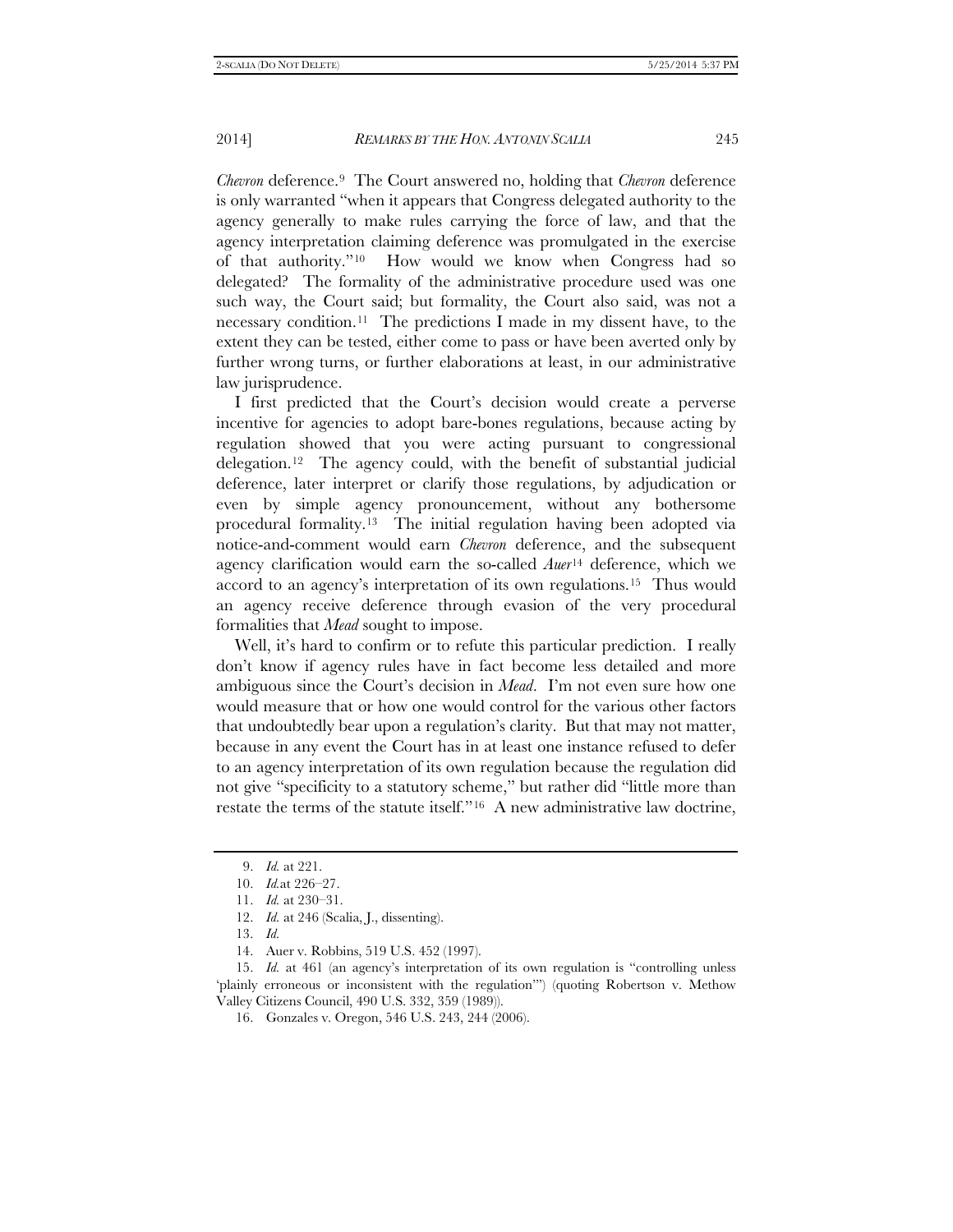the so called anti-parroting principle—first discovered in the Court's 2006 decision in *Gonzales v. Oregon*[17—](#page-3-0)limits agencies' ability to take advantage of *Mead*'s loophole. To that extent I suppose the doctrine is useful, but I had never heard of it before and you are now going to have to decide case-bycase whether an agency is parroting or not. But the perverse incentive for ambiguous agency rulemaking remains, and time may tell whether agencies get wise to this gimmick.

I next predicted in *Mead* that the Court's decision would lead to the ossification of our statutory law because, and I quote, "Where *Chevron* applies, statutory ambiguities remain ambiguities subject to the agency's ongoing clarification. They create a space, so to speak, for the exercise of continuing agency discretion."[18](#page-3-1) That is one reason we elect a President every four years, because there's a lot of play in the joints of all of the statutes. And under *Chevron*, when an agency must be deferred to by the Court and the Court does not itself define what the statute says, the agency remains free in a new administration to change its mind about what the statute means—which is precisely what happened, with respect to the "bubble concept," in *Chevron*.[19](#page-3-2)

With *Chevron*'s scope more limited however, more statutory ambiguities would be resolved by the courts, and agency discretion would be similarly constrained or simply pre-empted—as in the case where the Court just happens to reach the question before the agency does. Well, that problem was also "fixed," when four years later in *National Cable & Telecommunications Ass'n v. Brand X Internet Services*[20](#page-3-3) the Court held that—and this was a staggering revelation to me—even where a court had resolved a statutory ambiguity and thereby determined the meaning of the statute, an agency could still decide to the contrary, so long as the court's decision did not rest on the determination that the statute was unambiguous to begin with.[21](#page-3-4) As I stated at the time, that decision cured one of *Mead*'s infirmities only by inventing yet another breathtaking novelty, judicial decision subject to reversal by executive officials.[22](#page-3-5) In my view, the cure is worse than the disease, but it has at the very least rendered one of my *Mead* predictions moot.

<sup>17.</sup> 546 U.S. 243 (2006).

<sup>18.</sup> United States v. Mead Corp., 533 U.S. 218, 247 (Scalia, J., dissenting).

<sup>19.</sup> *Chevron*, 467 U.S. at 841.

<sup>20.</sup> 545 U.S. 967 (2005).

<span id="page-3-5"></span><span id="page-3-4"></span><span id="page-3-3"></span><span id="page-3-2"></span><span id="page-3-1"></span><span id="page-3-0"></span><sup>21.</sup> *Id.* at 982 ("A court's prior judicial construction of a statute trumps an agency construction otherwise entitled to *Chevron* deference only if the prior court decision holds that its construction follows from the unambiguous terms of the statute and thus leaves no room for agency discretion.").

<sup>22.</sup> *Id.* at 1016 (Scalia, J., dissenting).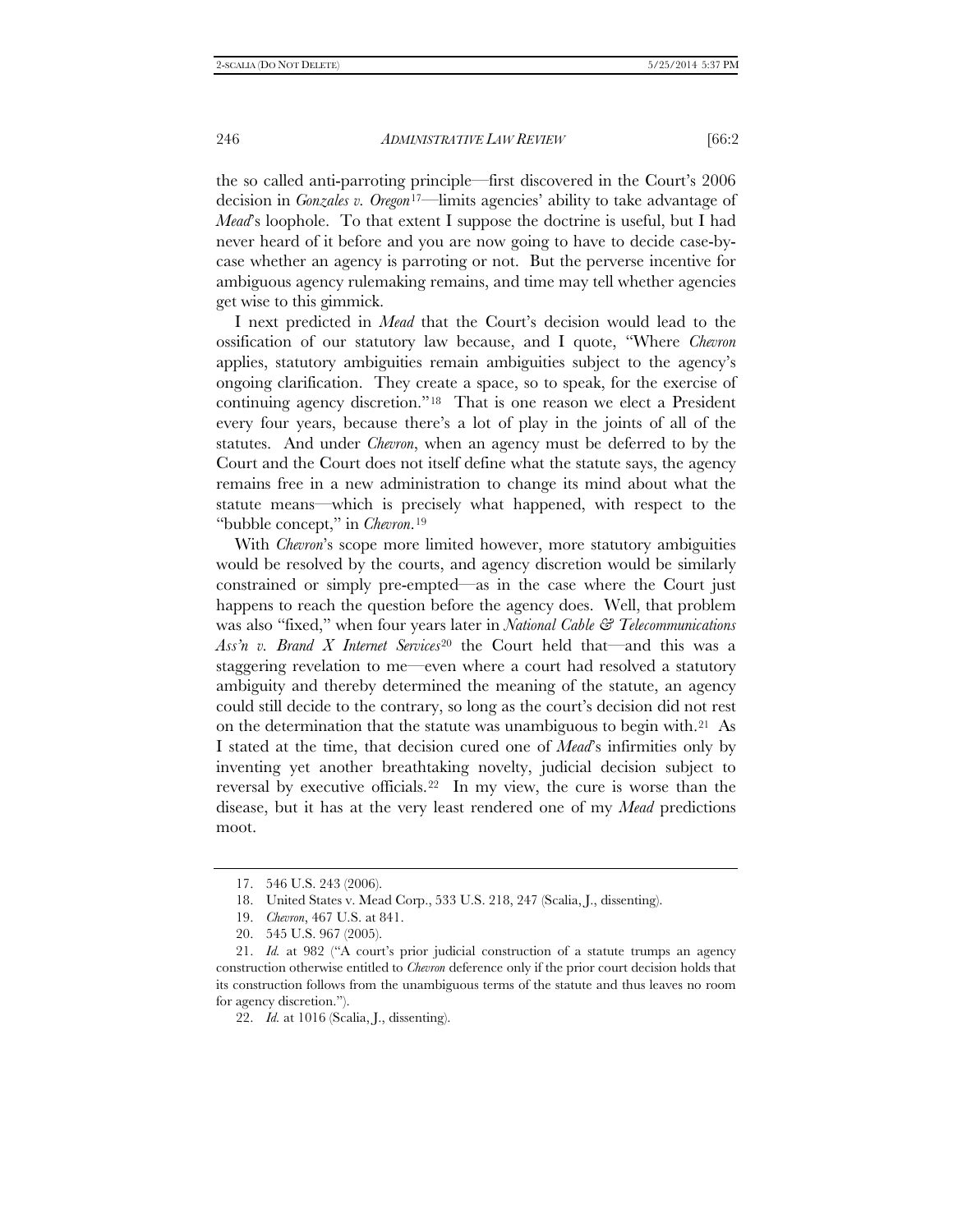My third *Mead* prediction was an easy one. I anticipated that the lower courts and the agencies and litigants who appear before them would not know what to make of the Court's new approach.<sup>[23](#page-4-0)</sup> The Court had given virtually no guidance as to which types of agency actions would henceforth merit *Chevron* deference. Notice-and-comment rulemaking and formal adjudication appeared to be safe harbors, but outside of those rather narrow confines deference would depend on a host of factors. And since the whole *Chevron* game is (now) about divining congressional intent, the field was potentially cast wide open.

Well, you can take that prediction to the bank. Lower courts are indeed utterly confused as to what triggers *Chevron* deference. Take, for example, a set of cases from the courts of appeals dealing with informal policy statements issued by the Department of Housing and Urban Development. Two courts of appeals, reviewing the policy statements, determined that they warranted *Chevron* deference.[24](#page-4-1) A third said they did not.[25](#page-4-2) All three courts, of course, noted that the statements were not the product of noticeand-comment rulemaking, but *Mead* declared that that was not a necessary condition, though it was a sufficient one.<sup>[26](#page-4-3)</sup> And having been given some running room, it is not surprising that the courts would reach different results. The two courts granting *Chevron* deference noted that the agency had the authority to promulgate rules carrying the force of law—although they didn't make this determination by rule they had rulemaking authority.[27](#page-4-4) The agency had published the policy statement in the Federal Register, and, per the agency's own declaration, its policy statements constitute rules and regulations of the agency.

The court denying *Chevron* deference considered largely the same factors. It too noted that the statement was not a product of notice-and-comment rulemaking. Sure, the agency treated this statement as the equivalent of a rule or regulation, but the process by which the rule was created was not the deliberative public process that generally attends rulemaking. Sure, the statement was published in the Federal Register,<sup>[28](#page-4-5)</sup> but as the court of

<span id="page-4-6"></span><sup>23.</sup> *Mead Corp.*, 533 U.S. at 245–46 (Scalia, J., dissenting).

<span id="page-4-1"></span><span id="page-4-0"></span><sup>24.</sup> Kruse v. Wells Fargo Home Mortg., Inc., 383 F.3d 49, 61 (2d Cir. 2004); Schuetz v. Banc One Mortg. Corp., 292 F.3d 1004, 1012 (9th Cir. 2002).

<span id="page-4-2"></span><sup>25.</sup> Krzalic v. Republic Title Co., 314 F.3d 875, 881 (7th Cir. 2002); *see also* Coeur Alaska, Inc. v. Se. Alaska Conservation Council, 557 U.S. 261, 296 n.\* (2009) (Scalia, J., concurring) (noting the above circuit split).

<span id="page-4-3"></span><sup>26.</sup> *Compare Kruse*, 383 F.3d at 61, *and Schuetz*, 292 F.3d at 1012, *and* Krzalic, 314 F.3d at 881, *with Mead Corp.*, 533 U.S. at 230–31 (2001).

<sup>27.</sup> *See Kruse*, 383 F.3d at 59–60; *Schuetz*, 292 F.3d at 1012.

<span id="page-4-5"></span><span id="page-4-4"></span><sup>28.</sup> Real Estate Settlement Procedures Act Statement of Policy 2001-1, 66 Fed. Reg. 53,052, 53,057 (Oct. 18, 2001) [hereinafter HUD Policy Statement].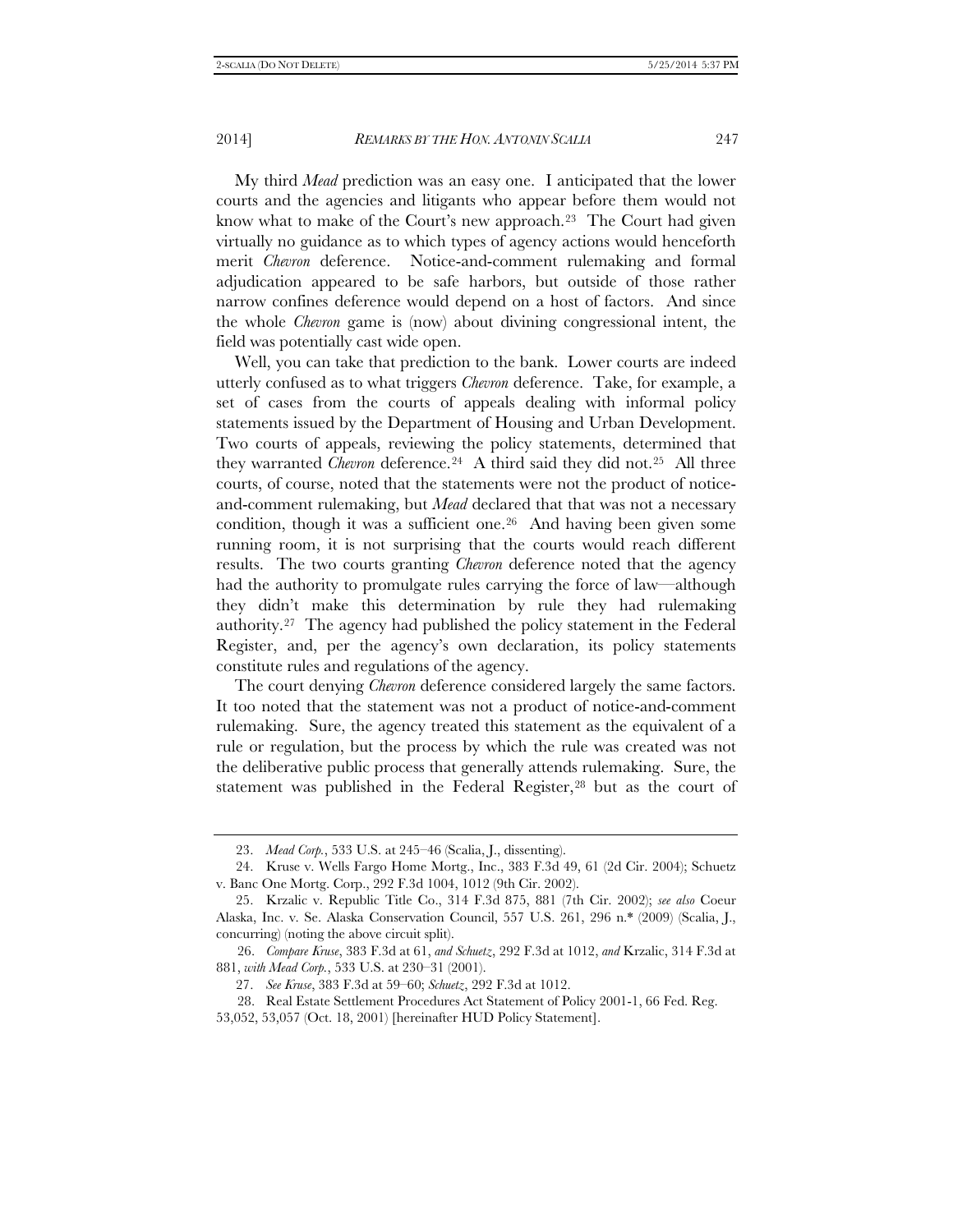appeals phrased it, it was "a simple announcement" that " $[o]$ ne fine day ... simply appeared in the Federal Register."[29](#page-5-0) (I don't know what it is that appears in the Federal Register but does not appear one fine day.) And sure, the agency has some expertise, but the agency's discussion of the contested issues in the policy statement was perfunctory, and it failed to provide an explanation of the factors that justified its interpretation of the statute.[30](#page-5-1)

So what do we have? We know some formality is needed, but we don't know how much. Some expertise, but how much? Some public participation, but how much? So, some courts look at a policy statement and see a document that the agency treats as a rule or regulation that is published in the Federal Register and that is promulgated by an expert agency. Other courts see in the same thing a document that was produced without public involvement, without the formality of notice-and-comment rulemaking, and without sufficient explanation to invoke the agency's expertise. Since under *Mead* the universe of relevant factors is wide open, and the quantum of each factor needed to trigger *Chevron* deference is unknown, it would be hard to say which of these decisions is right and which is wrong. Surely a decision that cannot give guidance to lower courts is not very helpful.

A parallel set of cases involving informal adjudication establishes the same point. In a recent decision,<sup>31</sup> the D.C. Circuit gave *Chevron* deference to a decision by the Secretary of the Department of Veterans Affairs regarding the scope of certain exclusions to VA employees' collective bargaining rights.[32](#page-5-3) Despite the lack of formality attached to the agency's adjudicative procedure, the Court of Appeals found that *Chevron* deference was owed because the statute delegated to the Secretary the authority to "decide" disputes regarding these statutory exemptions,<sup>[33](#page-5-4)</sup> and the agency was acting within the scope of that precise delegated authority.<sup>34</sup> That is certainly the *Mead* test, but how we know it is satisfied is unclear. Was it within the scope of the delegated authority?

In contrast, the Ninth Circuit reviewing the same type of agency action withheld *Chevron* deference.[35](#page-5-6) The Court of Appeals characterized the

<sup>29.</sup> *Krzalic*, 314 F.3d at 881.

<sup>30.</sup> *See* HUD Policy Statement, *supra* note [28.](#page-4-6)

<span id="page-5-3"></span><span id="page-5-2"></span><span id="page-5-1"></span><span id="page-5-0"></span><sup>31.</sup> Am. Fed'n of Gov't Emps., AFL-CIO, Local 446 v. Nicholson, 475 F.3d 341 (D.C. Cir. 2007).

<sup>32.</sup> *Id.* at 354.

<sup>33.</sup> *Id.* at 355.

<sup>34.</sup> *Id.*

<span id="page-5-6"></span><span id="page-5-5"></span><span id="page-5-4"></span><sup>35.</sup> Am. Fed'n of Gov't Emps., AFL-CIO Local 2152 v. Principi, 464 F.3d 1049 (9th Cir. 2006).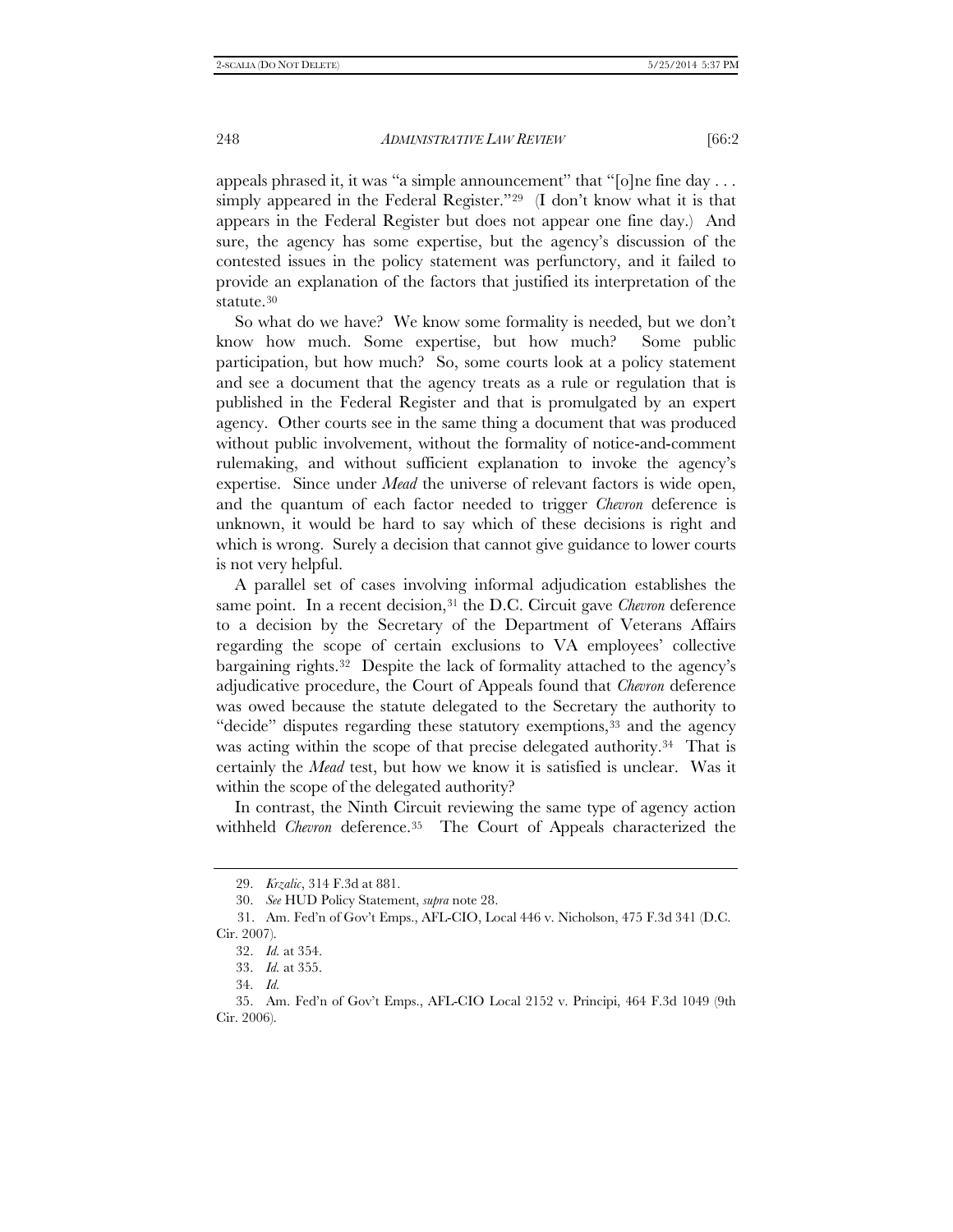Secretary's decision (it was technically the Under Secretary who had been delegated the authority by the Secretary) as "an opinion letter and not . . . the result of a formal proceeding."[36](#page-6-0) Focusing on the agency's lack of formality rather than on the statutory text that authorized the agency to "decide" this very question (which is what the D.C. Circuit did) the Ninth Circuit held that the agency's decision was entitled only to a lesser form of deference, though in that case the agency prevailed anyway.[37](#page-6-1) So here we have the other side of the coin. The court stopped at the informality of the procedure without considering whether the statute might have delegated the authority to the agency to proceed in precisely that informal fashion.

Given the emerging mess in the courts of appeals, one might have hoped that the Court in subsequent decisions would have clarified matters, but it seems headed in just the other direction. In *Barnhart v. Walton*,[38](#page-6-2) just one year after *Mead*, the Court added to the grab bag of factors that trigger *Chevron* deference, and I quote, "the interstitial nature of the legal question, the related expertise of the Agency, the importance of the question to administration of the statute, the complexity of that administration, and the careful consideration the Agency has given the question over a long period of time."[39](#page-6-3) All of those factors were identified as relevant in the *Chevron* inquiry. Throw those in with the factors discussed in *Mead* and we are left with what I have described as "th'ol' totality of the circumstances test."<sup>40</sup> Which is of course no test at all.

To make things worse, at least one of my colleagues on the Court has suggested that "the existence of a formal rulemaking proceeding is neither a necessary *nor* a sufficient condition for according *Chevron* deference to an agency's interpretation of a statute."[41](#page-6-5) So even the so-called *Mead* safe harbors of notice-and-comment rulemaking and formal adjudication may not be so safe at all. And indeed there are at least a few cases in the courts of appeals where *Chevron* deference has not been afforded to agency decisions promulgated in the course of notice-and-comment rulemaking.

Perhaps the best evidence of the mess left by *Mead* is the sheer reluctance of courts to engage the question at all. The phenomenon is so pervasive that it has earned its own name—in a law review article it is called "*Chevron* avoidance."[42](#page-6-6) Lower courts have repeatedly noted their preference for

<sup>36.</sup> *Id.* at 1057.

<sup>37.</sup> *Id.* at 1059–60.

<sup>38.</sup> 535 U.S. 212 (2002).

<sup>39.</sup> *Id.* at 222.

<sup>40.</sup> *Mead Corp.*, 533 U.S. at 241 (2001) (Scalia, J., dissenting).

<span id="page-6-6"></span><span id="page-6-5"></span><span id="page-6-4"></span><span id="page-6-3"></span><span id="page-6-2"></span><span id="page-6-1"></span><span id="page-6-0"></span><sup>41.</sup> Nat'l Cable & Telecomms. Ass'n v. Brand X Internet Servs., 545 U.S. 967, 1004 (2005) (Breyer, J., concurring) (emphasis added).

<sup>42.</sup> *E.g.*, Lisa Schultz Bressman, *How* Mead *Has Muddled Judicial Review of Agency Action*,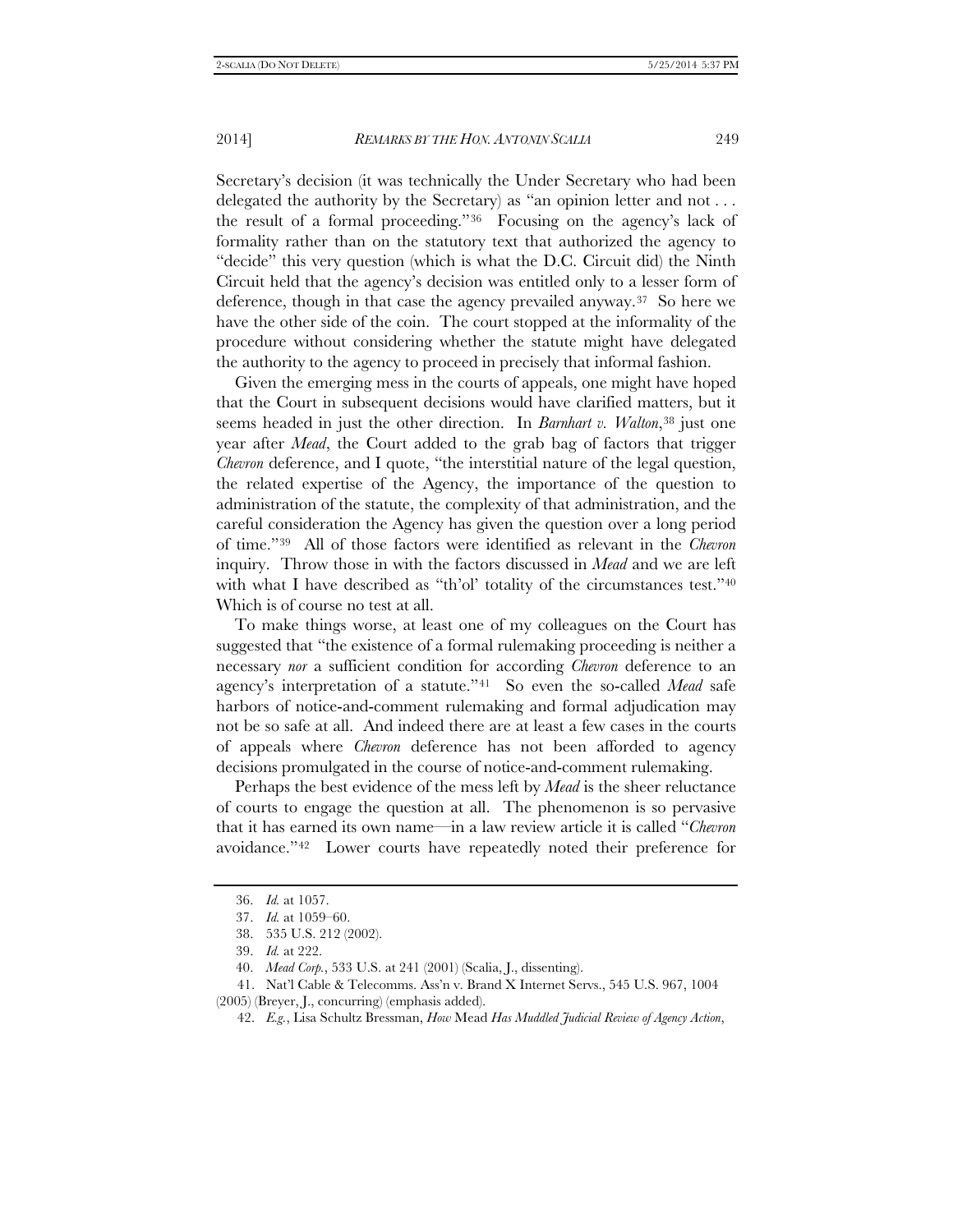avoiding the muck of *Mead*. The Second Circuit in a recent decision observed rather coolly that "we have at times simply avoided the question of whether an agency's interpretation is entitled [to] *Chevron* or some lesser degree of deference."[43](#page-7-0) A recent decision from the First Circuit made the same point rather more colorfully.<sup>[44](#page-7-1)</sup> After noting the confusion in the courts of appeals the panel, seemingly exhausted, remarked as follows: "This is an interesting legal conundrum, but the task of a federal appellate court is to resolve particular cases and controversies, not merely to satisfy intellectual curiosity (whether its own curiosity or that of others). In the last analysis, we agree with the district court that the level of deference is not determinative here; whether viewed through the prism of *Chevron* or the less forgiving prism of *Skidmore*, the [agency's] interpretation . . . withstands scrutiny."[45](#page-7-2) *Chevron* avoidance.

Perhaps this suggests that the whole exercise is not worth the candle. If there is little practical difference between *Skidmore* and *Chevron* deference then why fret over whether and when *Chevron* applies? Of course this argument cuts both ways. If the question is easily ducked perhaps it is not as much of a burden on the lower courts as I suppose. Conversely, if there is little practical difference—and this is the course I would propose—why create a complex totality of the circumstances standard for determining when deference is triggered? If it matters so little let's just have an easily administrable rule and be done with it.

And of course, even if courts can dodge the bullet, litigants cannot. They must go through the effort of explaining why *Chevron* deference is or is not merited. They cannot take the chance that the level of deference will not matter. And so they are forced to expend resources arguing a preliminary question whose answer cannot be predicted and whose impact may be slight.

There is a further reason why the Court's case-by-case approach in *Mead* is not worth the candle. *Mead* of course implicates the age-old debate between rules and standards. It is assumed that flexible standards are more accurate but less administrable, whereas rules are more administrable but less precise, less accurate. And our choice is simply one of two imperfect approaches. But I'm not certain that is the case here. As I've argued previously, judicial deference to agency decisionmaking is a function of congressional delegation of authority to an agency. I have also argued previously that, generally speaking, statutory ambiguity is a product not of

<span id="page-7-2"></span><span id="page-7-1"></span><span id="page-7-0"></span><sup>58</sup> VAND. L. REV. 1443, 1464 (2005).

<sup>43.</sup> *Kruse*, 383 F.3d at 58 n.8.

<sup>44.</sup> Doe v. Leavitt, 552 F.3d 75 (1st Cir. 2009).

<sup>45</sup>*. Id.* at 80.